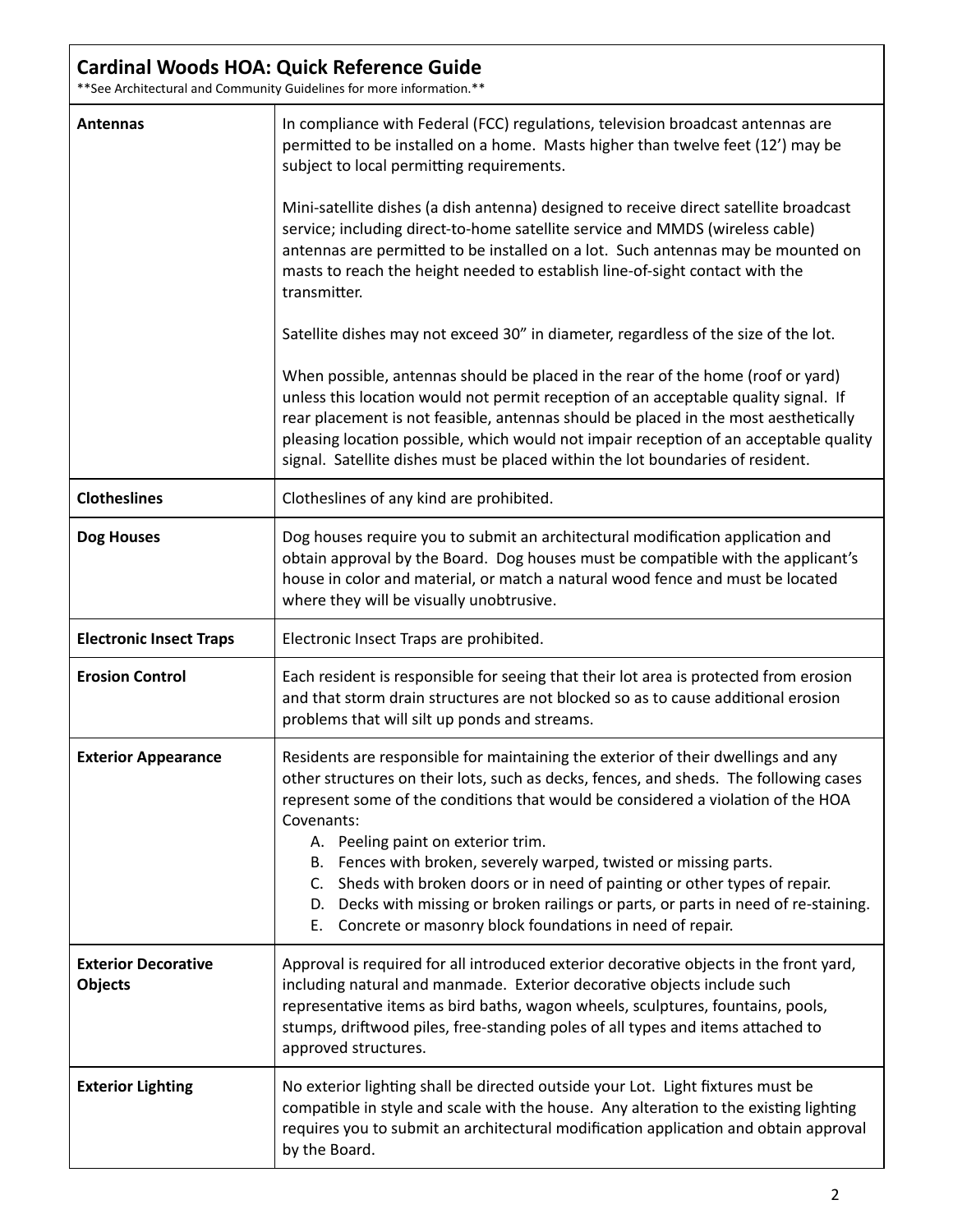| <b>Exterior Unit Air</b><br><b>Conditioners</b> | Air conditioning units extending from windows are prohibited.                                                                                                                                                                                                                                                                                                                                              |
|-------------------------------------------------|------------------------------------------------------------------------------------------------------------------------------------------------------------------------------------------------------------------------------------------------------------------------------------------------------------------------------------------------------------------------------------------------------------|
|                                                 | Exterior units may be relocated only where they do no interfere visually with<br>neighbors. Exterior units shall be oriented so as not to discharge hot air onto<br>neighbors' property.                                                                                                                                                                                                                   |
| <b>Firewood</b>                                 | Firewood shall be kept neatly stacked, free of debris, and located in the rear within<br>the property owner's property line, and in a manner as to minimize visual impact.<br>Piles larger than one cord require approval by the Board. Piles longer than 6 feet<br>should be 2 rows deep minimum. Piles must not exceed 4 feet in height. Any<br>variation from these regulations require Board approval. |
| <b>Flagpoles</b>                                | Free-standing flagpoles are strictly prohibited. Flagpole staffs which do not exceed<br>six feet in length and are attached at an inclines to the front wall or pillar of the<br>house or dwelling unit are permitted.                                                                                                                                                                                     |
| <b>Gutters and Downspouts</b>                   | Gutters and downspouts should match those existing in color and design and must<br>not adversely affect drainage on adjacent properties.                                                                                                                                                                                                                                                                   |
| <b>Metal Flues</b>                              | Large metal flues and chimney caps must be painted, and any vent through the roof<br>must be painted to match roof color.                                                                                                                                                                                                                                                                                  |
| <b>Mowing</b>                                   | Turf areas need to be mowed at regular intervals, maintaining a maximum height of 4<br>inches and a minimum height of 2 inches. Planted beds must be kept in a neat and<br>orderly manner.                                                                                                                                                                                                                 |
| Pets                                            | Every pet owner is responsible for properly leashing their pet, and immediately<br>removing and properly disposing of pet feces, whether on their personal lot or on<br>common area, in a contained trash receptacle.                                                                                                                                                                                      |
| <b>Playground Equipment</b>                     | Playground equipment, including but not limited to, swing sets, gym sets and<br>sandboxes will be considered on a case-by-case basis by the Board. All such<br>structures must be located in the rear of the property in a located selected to<br>minimize impact on neighboring properties.                                                                                                               |
| <b>Portable Basketball</b><br><b>Backboards</b> | Must be stowed in garages, overnight when not in use, and basketball backboards<br>cannot be used after dark.                                                                                                                                                                                                                                                                                              |
| <b>Skateboard Ramps</b>                         | Strictly prohibited on lots, common areas, and streets with Cardinal Woods HOA.                                                                                                                                                                                                                                                                                                                            |
| <b>Trash and Trash Removal</b>                  | Trash provider: American Disposal, 703-368-0500<br>Trash: Monday/Thursday<br><b>Recycling: Monday</b>                                                                                                                                                                                                                                                                                                      |
|                                                 | Each resident is to keep trash in a trashcan or other suitable container with a tight<br>fitting lid to prevent animals from getting into trash as well as to prevent trash and<br>debris from blowing around the neighborhood. Trash is not to be set out in just a<br>plastic bag.                                                                                                                       |
|                                                 | Trash/recycling containers are to be placed curbside at the driveway or sidewalk no<br>earlier than 6pm on the previous evening and must be removed within 12 hours of<br>pickup.                                                                                                                                                                                                                          |
|                                                 | Trash/recycling receptacles must be stored inside garages or in fenced rear yards,<br>except on designated trash/recycling days.                                                                                                                                                                                                                                                                           |